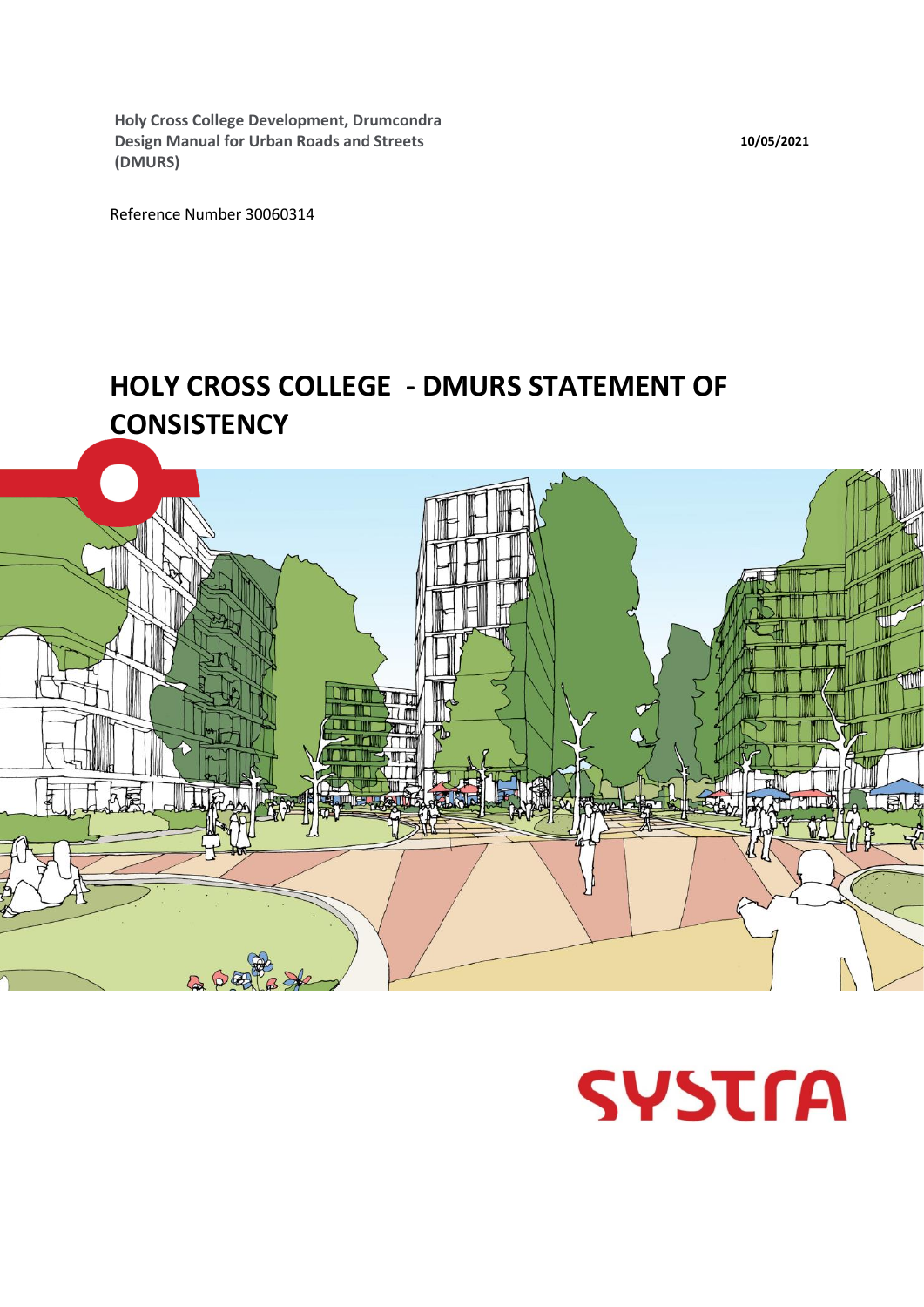# **HOLY CROSS COLLEGE LANDS DEVELOPMENT**

| <b>IDENTIFICATION TABLE</b> |                                                                             |
|-----------------------------|-----------------------------------------------------------------------------|
| <b>Client/Project owner</b> | CWTC Multi Family ICAV acting on behalf of its sub-fund DBTR<br>DR DR1 Fund |
| Project                     | Holy Cross College, Drumcondra                                              |
| <b>Study</b>                | Holy Cross College Development - DMURS Statement of<br>Consistency          |
| <b>Type of document</b>     | Draft report                                                                |
| Date                        | 10/05/2021                                                                  |
| Reference number            | 30060314                                                                    |
| <b>Number of pages</b>      | 62                                                                          |

| <b>APPROVAL</b> |                                            |                           |                         |             |                      |  |
|-----------------|--------------------------------------------|---------------------------|-------------------------|-------------|----------------------|--|
| <b>Version</b>  | <b>Name</b>                                |                           | <b>Position</b>         | <b>Date</b> | <b>Modifications</b> |  |
|                 | Author                                     | Connor<br>Heyward         | Senior<br>Consultant    | 06/11/2020  |                      |  |
| $\mathbf{1}$    | Checked<br>Arantxa<br>Martinez-Peral<br>by |                           | Senior<br>Consultant    | 06/11/2020  | Draft Report         |  |
|                 | Approved<br>by                             | A Archer                  | Director                | 06/11/2020  |                      |  |
|                 | Author                                     | Arantxa<br>Martinez-Peral | Principal<br>Consultant | 10/05/2021  |                      |  |
| $\overline{2}$  | Checked<br>by                              | Andrew<br>Archer          | Director                | 10/05/2021  | For Planning         |  |
|                 | Approved<br>by                             | Andrew<br>Archer          | Director                | 10/05/2021  |                      |  |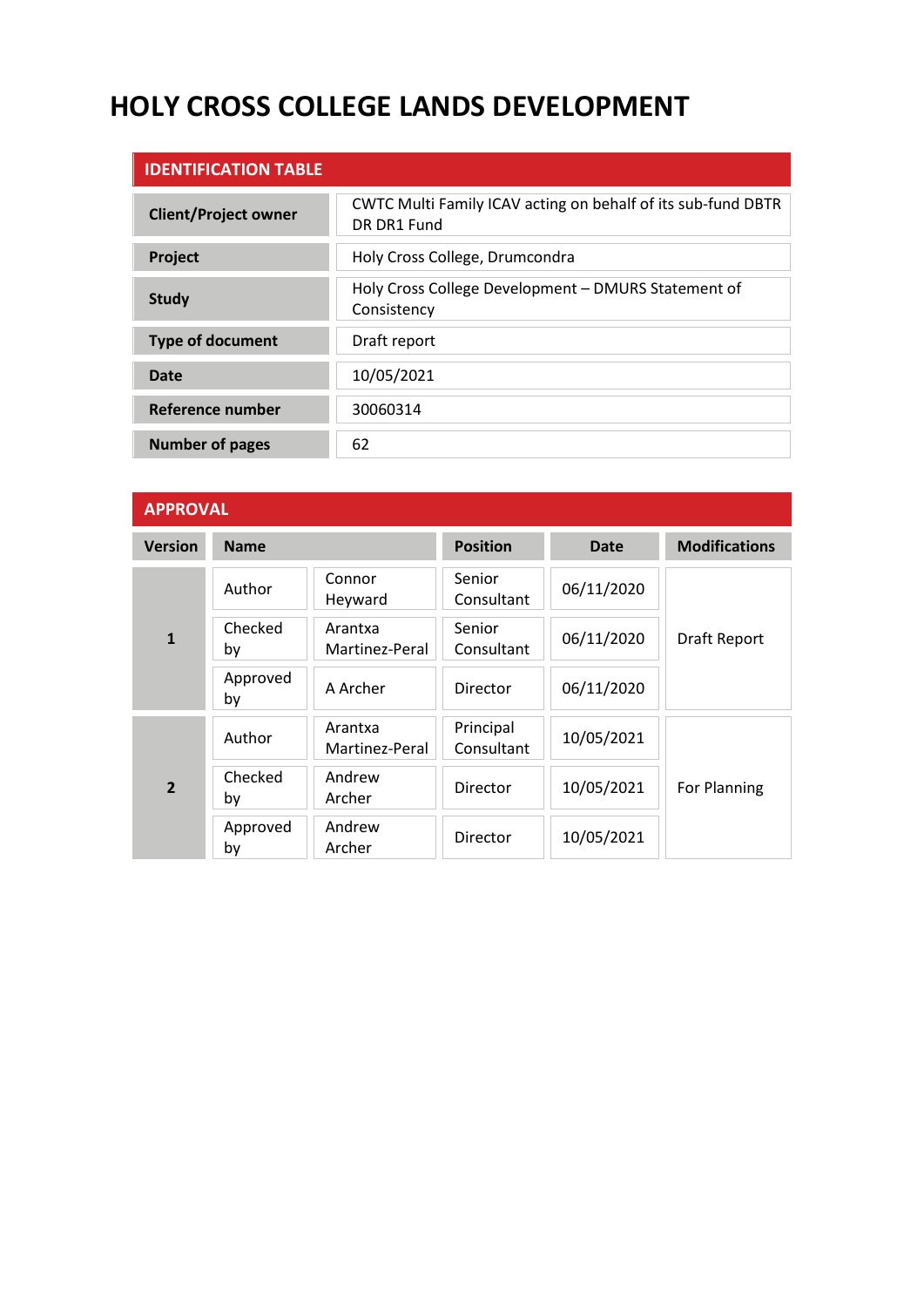### **TABLE OF CONTENTS**

| 1.  | <b>INTRODUCTION</b>                                   | 5 |
|-----|-------------------------------------------------------|---|
| 1.1 | <b>OVERVIEW</b>                                       | 5 |
| 1.2 | <b>PROPOSED DEVELOPMENT</b>                           | 5 |
| 2.  | DESIGN MANUAL FOR URBAN ROADS & STREETS (DMURS), 2013 |   |
| 2.1 | <b>PRINCIPLES</b>                                     |   |
| 2.2 | <b>STATEMENT OF CONSISTENCY</b>                       | 8 |
| 3.  | <b>CONCLUSION</b>                                     |   |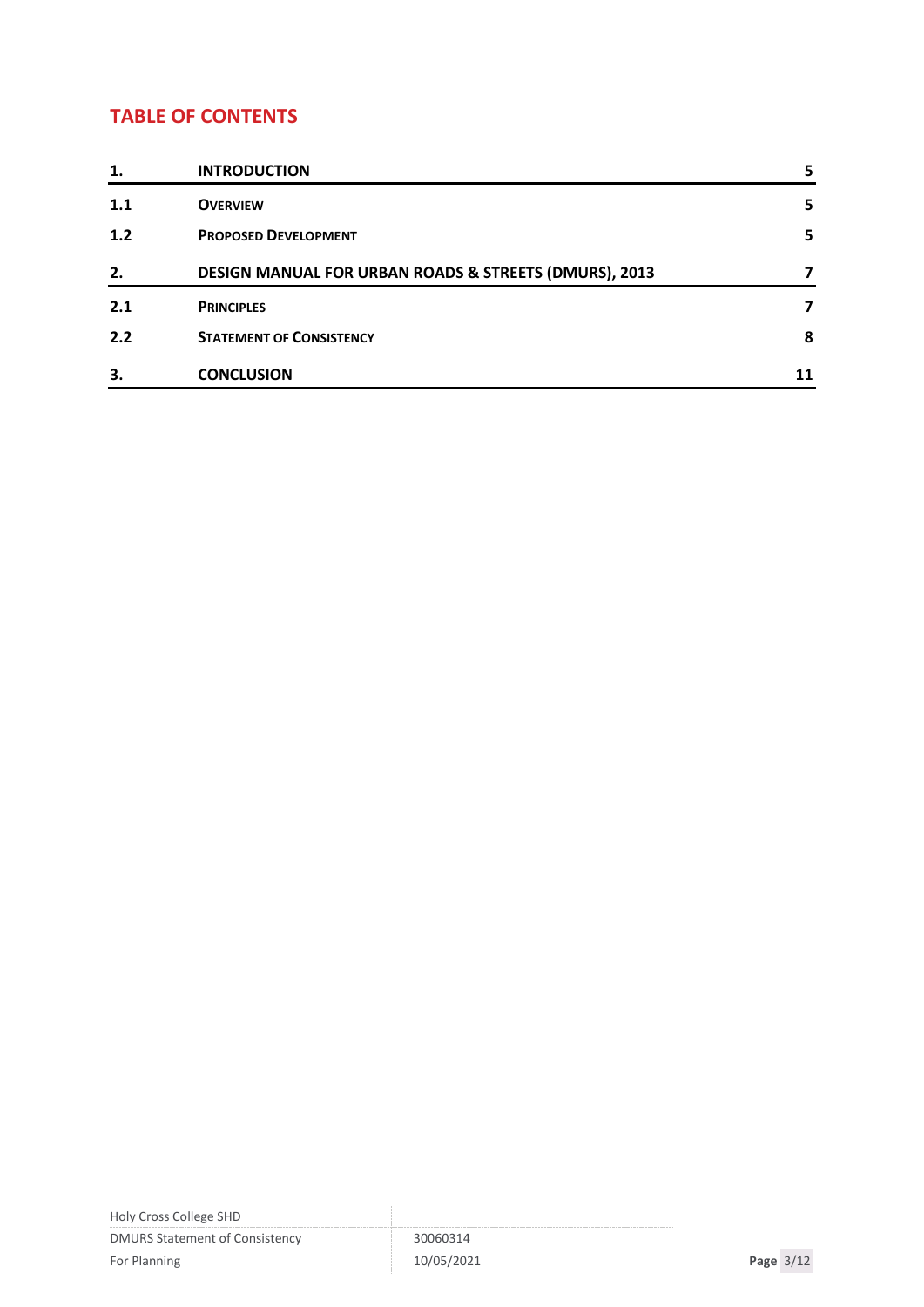## **LIST OF FIGURES**

|           | Figure 1. Movement Strategy |  |
|-----------|-----------------------------|--|
| Figure 2. | <b>DMURS User Hierarchy</b> |  |

### **LIST OF TABLES**

| Table 1. | DMURS - Local Street Design Standards and Recommendations |  |
|----------|-----------------------------------------------------------|--|
|----------|-----------------------------------------------------------|--|

| Holy Cross College SHD                |            |             |
|---------------------------------------|------------|-------------|
| <b>DMURS Statement of Consistency</b> | 30060314   |             |
| For Planning                          | 10/05/2021 | Page $4/12$ |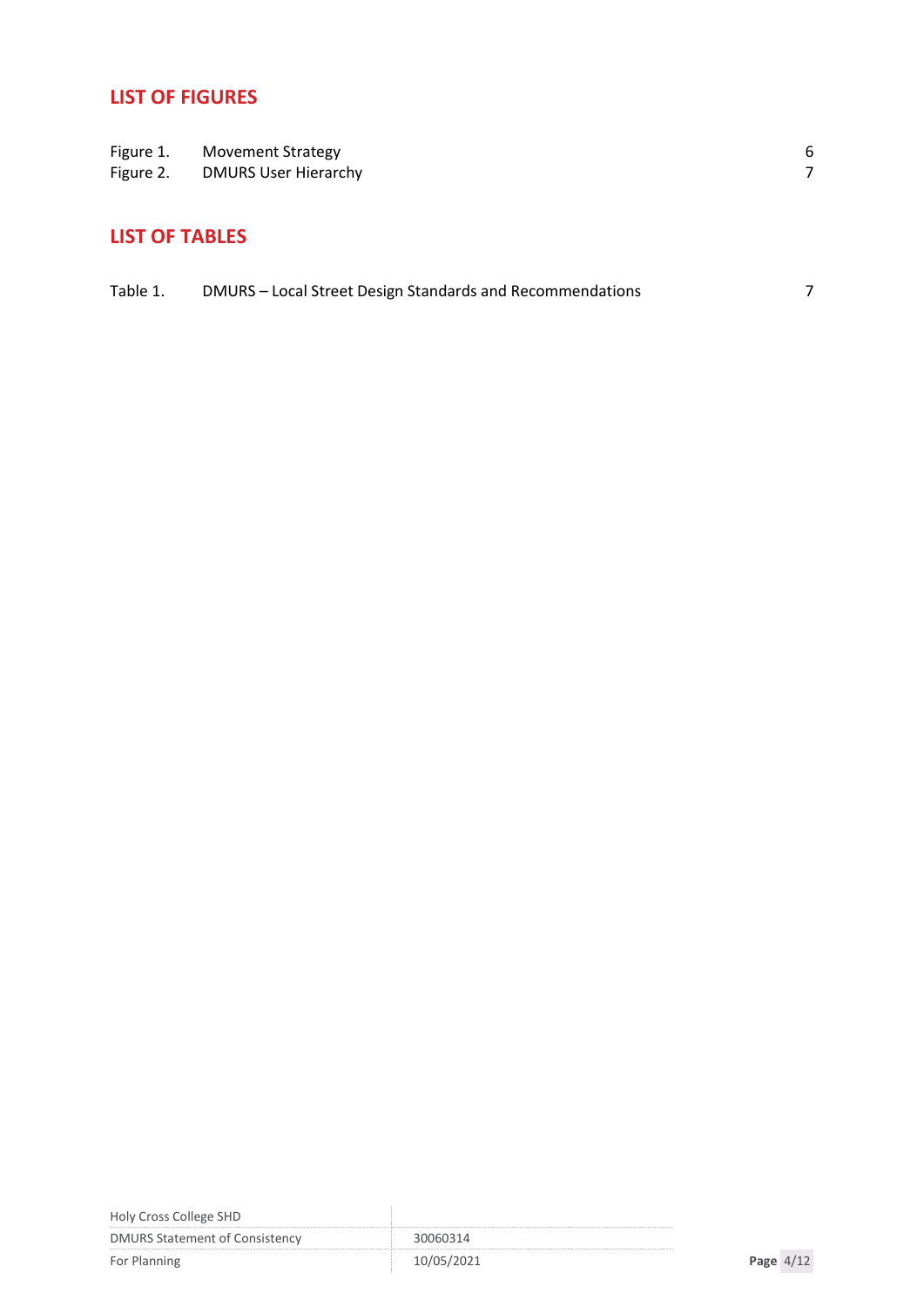### <span id="page-4-0"></span>**1. INTRODUCTION**

#### <span id="page-4-1"></span>**1.1 Overview**

- $1.1.1$ SYSTRA LTD (SYSTRA) has been appointed by 'CWTC Multi Family ICAV acting on behalf of its sub-fund DBTR DR1 Fund' to prepare the DMURS Statement of Consistency to accompany this planning application for a residential mixed-use development at the Holy Cross College Lands in North Dublin City.
- $1.1.2$ This report should be read in conjunction with the accompanying Planning Application documents.

#### <span id="page-4-2"></span>**1.2 Proposed Development**

- $1.2.1$ Development Description.
	- The development will consist of the construction of a Build To Rent residential development set out in 12 no. blocks, ranging in height from 2 to 18 storeys, to accommodate 1614 no. apartments including a retail unit, a café unit, a crèche, and residential tenant amenity spaces. The development will include a single level basement under Blocks B2, B3 & C1, a single level basement under Block D2 and a podium level and single level basement under Block A1 to accommodate car parking spaces, bicycle parking, storage, services and plant areas. To facilitate the proposed development the scheme will involve the demolition of a number of existing structures on the site.
	- **O** The proposed development sits as part of a wider Site Masterplan for the entire Holy Cross College lands which includes a permitted hotel development and future proposed GAA pitches and clubhouse.
	- **O** The site contains a number of Protected Structures including The Seminary Building, Holy Cross Chapel, South Link Building, The Assembly Hall and The Ambulatory. The application proposes the renovation and extension of the Seminary Building to accommodate residential units and the renovation of the existing Holy Cross Chapel and Assembly Hall buildings for use as residential tenant amenity. The wider Holy Cross College lands also includes Protected Structures including The Red House and the Archbishop's House (no works are proposed to these Structures).
	- The residential buildings are arranged around a number of proposed public open spaces and routes throughout the site with extensive landscaping and tree planting proposed. Communal amenity spaces will be located adjacent to residential buildings and at roof level throughout the scheme. To facilitate the proposed development the scheme will involve the removal of some existing trees on the site.
	- **O** The site is proposed to be accessed by vehicles, cyclists and pedestrians from a widened entrance on Clonliffe Road, at the junction with Jones's Road and through the opening up of an unused access point on Drumcondra Road Lower at the junction with Hollybank Rd. An additional cyclist and pedestrian access is proposed through an existing access point on Holy Cross Avenue. Access from the Clonliffe

| Holy Cross College SHD                |  |
|---------------------------------------|--|
| <b>DMURS Statement of Consistency</b> |  |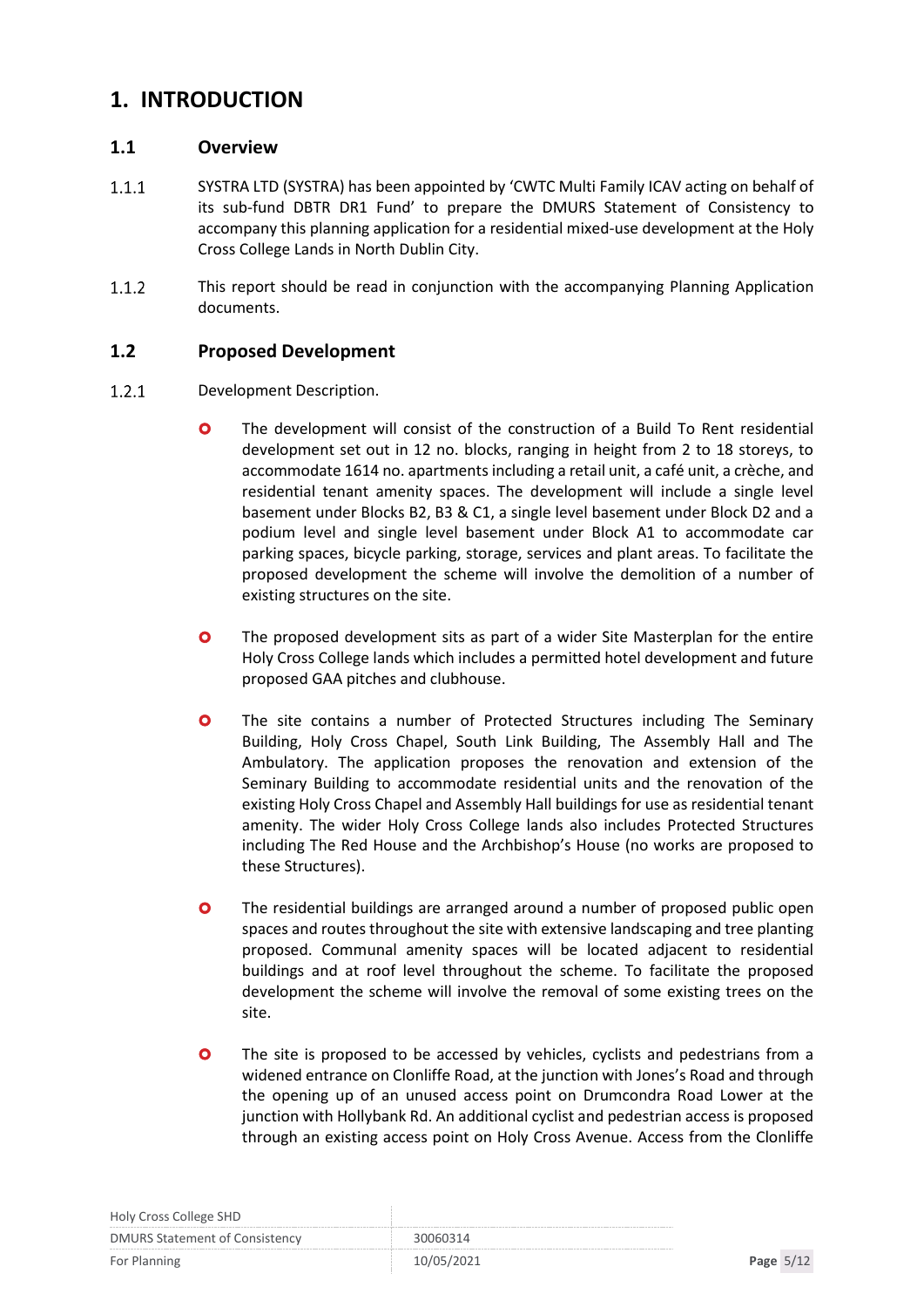Road entrance will also facilitate vehicular access to future proposed GAA pitches and clubhouse to the north of the site and to a permitted hotel on Clonliffe Road.

- **O** The proposed application includes all site landscaping works, green roofs, boundary treatments, PV panels at roof level, ESB Substations, lighting, servicing and utilities, signage, and associated and ancillary works, including site development works above and below ground.
- $1.2.2$ The access strategy for pedestrians, cyclists and vehicular traffic is shown in Figure 1 and has been designed to deliver a high level of permeability for active travel modes.



<span id="page-5-0"></span>**Figure 1. Movement Strategy**

| Holy Cross College SHD                |            |             |
|---------------------------------------|------------|-------------|
| <b>DMURS Statement of Consistency</b> | 30060314   |             |
| For Planning                          | 10/05/2021 | Page $6/12$ |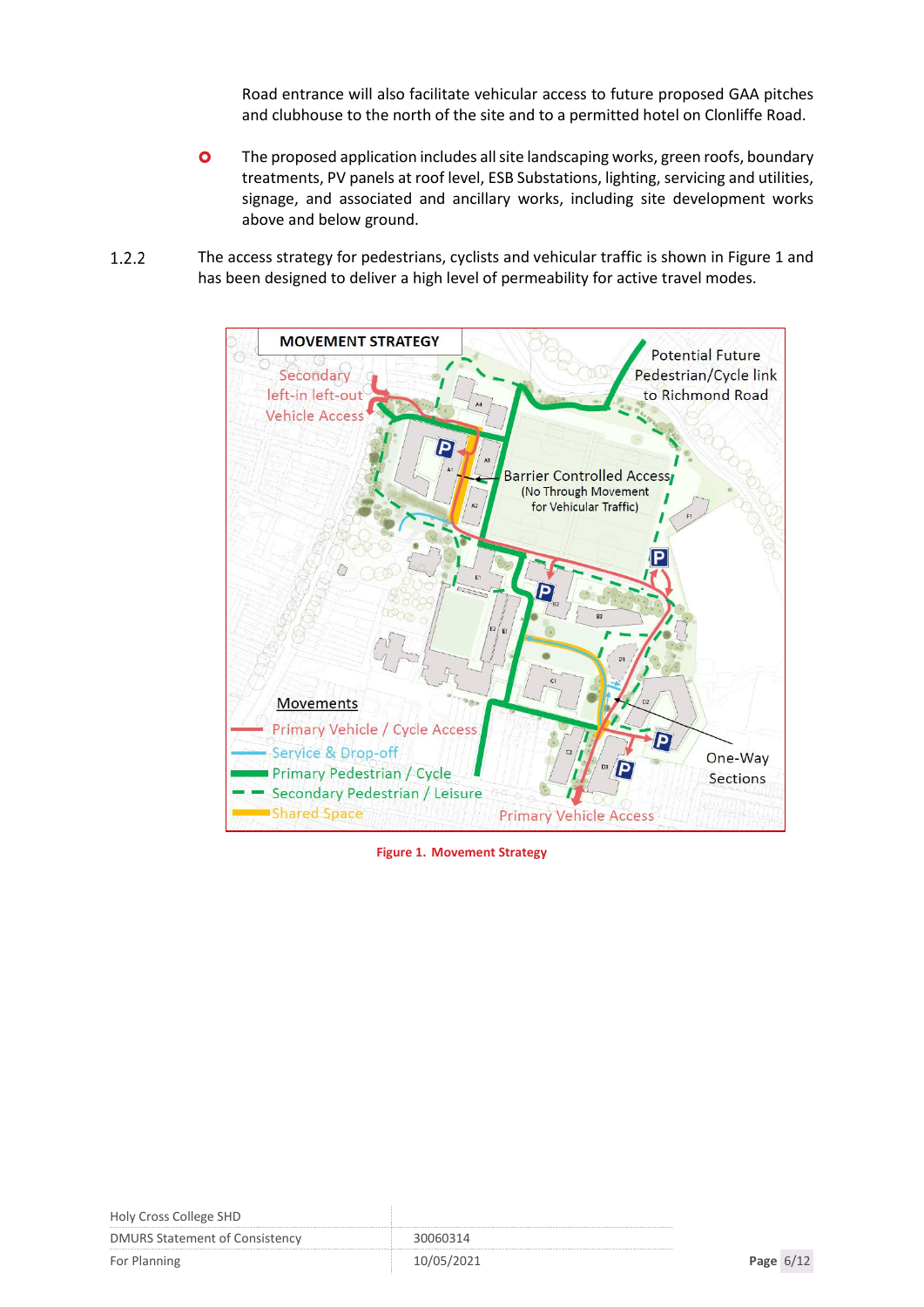### <span id="page-6-0"></span>**2. DESIGN MANUAL FOR URBAN ROADS & STREETS (DMURS), 2013**

#### <span id="page-6-1"></span>**2.1 Principles**

 $2.1.1$ The primary objective of the Design Manual for Urban Roads & Streets (DMURS), published by the Department of Transport, is to set out an integrated design approach for streets in urban areas which balances the needs of all users and is influenced by the surrounding context of the street. The manual aims to promote a sustainable approach to design which promotes real alternatives to the car. To achieve this the needs of sustainable modes must be considered before that of the private car. This is outlined in the user hierarchy on page 28 of the manual and shown in Figure 2.



**Figure 2. DMURS User Hierarchy**

<span id="page-6-2"></span> $2.1.2$ There are a number of street types set out in the manual based on the function served by the street. Based on these types, outlined in Table 3.1 of the manual, the streets in the proposed development are Local Streets intended to serve communities and provide access to link/ arterial streets. The total width of local streets should be 5-5.5m (i.e. 2.5- 2.75m laneways). Footpath widths vary based on the expected level of pedestrian activity. For moderate levels of pedestrian activity widths of 2.5m are recommended. The manual also sets out requirements and recommendations for all other aspects of the street design. The main points relevant to the subject development are outlined in Table 1.

<span id="page-6-3"></span>

|                         | phrono - Eocal Street Design Standards and necommendations                                                                                                                                                                                                                                         |  |  |  |  |
|-------------------------|----------------------------------------------------------------------------------------------------------------------------------------------------------------------------------------------------------------------------------------------------------------------------------------------------|--|--|--|--|
| <b>Street Element</b>   | <b>Details</b>                                                                                                                                                                                                                                                                                     |  |  |  |  |
| Lane Width              | 5-5.5m for local streets                                                                                                                                                                                                                                                                           |  |  |  |  |
| Footpaths               | 2.5m for moderate pedestrian activity, 1.8m legal minimum                                                                                                                                                                                                                                          |  |  |  |  |
| Verges                  | No verges required on local streets, but street furniture should not encroach on footpath                                                                                                                                                                                                          |  |  |  |  |
| Corner Radii            | 1-3m on local streets to create compact junctions and reduced crossing times for<br>pedestrians                                                                                                                                                                                                    |  |  |  |  |
| Junction Design         | Uncontrolled junctions between local streets (internal network) Priority junctions between<br>local and link/arterial streets (external network)                                                                                                                                                   |  |  |  |  |
| Kerbs                   | 0.5-0.75mm along local streets, no kerbs where shared surface junctions or streets are<br>proposed but tactile paving or drainage channels should be used to assist visually impaired<br>users in navigating the road.                                                                             |  |  |  |  |
| Crossings               | Local streets do not require the provision of controlled crossings, provision of dropped<br>kerbs will suffice.                                                                                                                                                                                    |  |  |  |  |
| <b>Shared Space</b>     | Shared space streets and junctions are highly desirable where movement priorities are low<br>and there is a high place value in promoting more liveable streets such as on local<br>streets. Shared streets should not exceed 4.8m in width and the kerbs should be flush with<br>the carriageway. |  |  |  |  |
| <b>Cycle Facilities</b> | On lightly trafficked/low-speed roads designers are directed to create shared streets where<br>cyclists and motorists share the carriageway, further details available from the National<br>Cycle Manual discussed in Section 2.6.                                                                 |  |  |  |  |

| Table 1. | <b>DMURS - Local Street Design Standards and Recommendations</b> |
|----------|------------------------------------------------------------------|
|          |                                                                  |

| Holy Cross College SHD                |            |             |  |
|---------------------------------------|------------|-------------|--|
| <b>DMURS Statement of Consistency</b> | 30060314   |             |  |
| For Planning                          | 10/05/2021 | Page $7/12$ |  |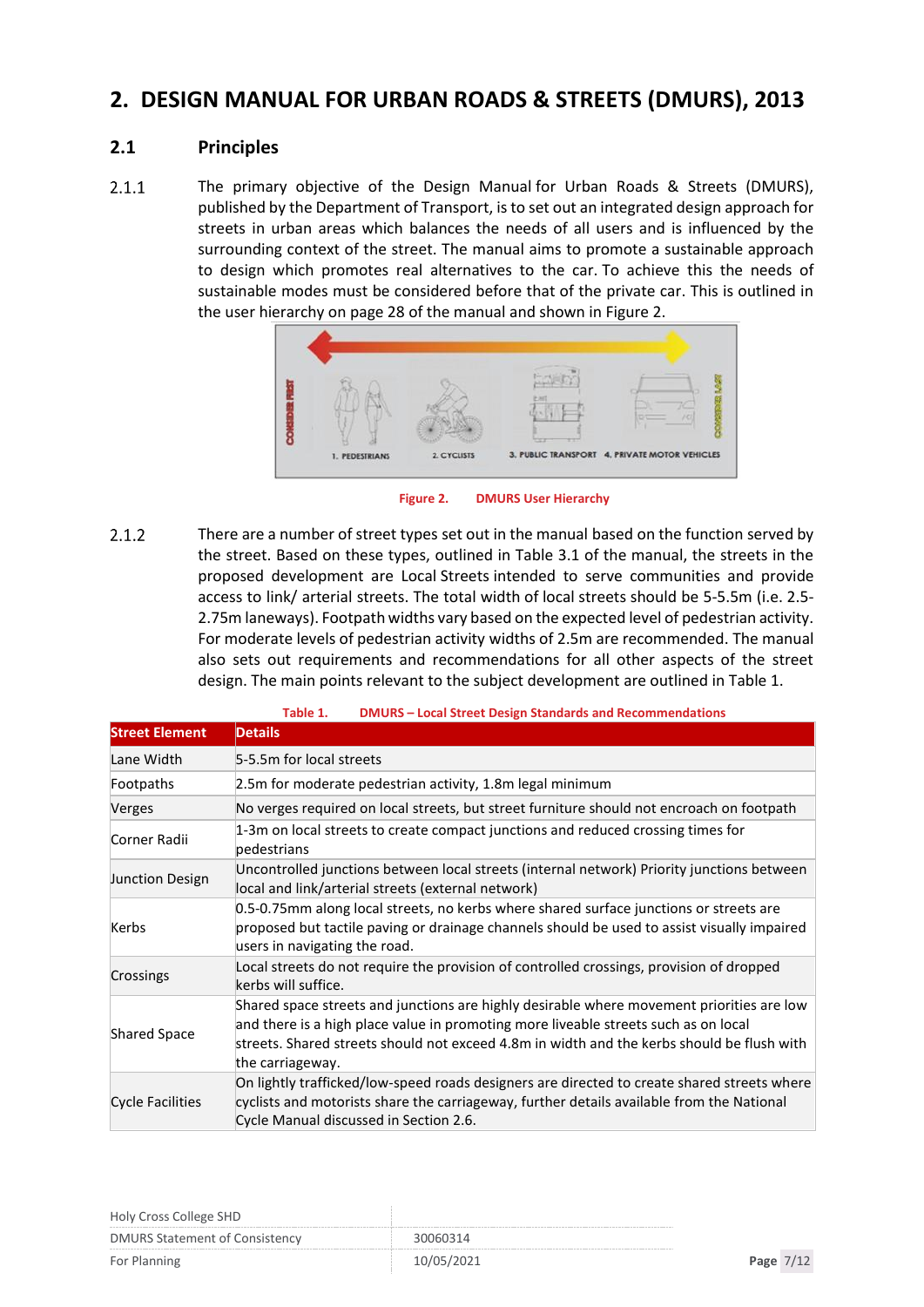# <span id="page-7-0"></span>**2.2 Statement of Consistency**

| <b>Design</b><br><b>Principles</b>                    | <b>Provisions</b>                                                                                                                                                                                                                                                                                              | <b>Statement of Consistency</b>                                                                                                                                                                                                                                                                                                                                                                                                                                                                                                                                                                                                                                                                                                                                                                                                                                                                                                                                                                    |
|-------------------------------------------------------|----------------------------------------------------------------------------------------------------------------------------------------------------------------------------------------------------------------------------------------------------------------------------------------------------------------|----------------------------------------------------------------------------------------------------------------------------------------------------------------------------------------------------------------------------------------------------------------------------------------------------------------------------------------------------------------------------------------------------------------------------------------------------------------------------------------------------------------------------------------------------------------------------------------------------------------------------------------------------------------------------------------------------------------------------------------------------------------------------------------------------------------------------------------------------------------------------------------------------------------------------------------------------------------------------------------------------|
| <b>Integrated</b><br><b>Street</b><br><b>Networks</b> | Does the development create<br>connected centres that prioritise<br>pedestrian movement and access to<br>public transport?                                                                                                                                                                                     | Yes - The aim of the internal road<br>layout and access strategy is the<br>creation of a connected, walkable and<br>cyclable network which facilities and<br>encourages the sustainable and safe<br>movement of people whilst maintaining<br>a strong sense of place.<br>The new north-western access point will<br>link directly to the Drumcondra Road<br>Lower bus stops located between<br>Hollybank Road and Botanic Avenue. In<br>addition, Drumcondra railway station is<br>a short 5 minute walk.                                                                                                                                                                                                                                                                                                                                                                                                                                                                                          |
| <b>Movement</b><br>and Place                          | Does the development create a legible<br>street hierarchy that is appropriate to<br>its context?<br>Are the proposed streets connected,<br>maximising the number of walkable /<br>cyclable routes between streets as well<br>as specific destinations (i.e. community<br>centre, shops, creche, schools etc.)? | Yes - the street / road hierarchy for the<br>proposed development is as follows:<br>Vehicular Access: Vehicles will<br>primarily access the site via an<br>upgraded junction directly from<br>Clonliffe Road (at the current<br>college entrance gate). A new<br>secondary left-in/left-out access<br>will also be created from<br>Drumcondra Road Lower.<br>Primary Vehicular Routes: the<br>entire internal road network<br>will be traffic calmed with a<br>30kph maximum speed limit so<br>that it will not be an attractive<br>'rat-run' or quicker alternative<br>to the main external roads. A<br>barrier system will be installed<br>within a 'home-zone' between<br>blocks A1 and A2/A3.<br><b>Secondary Vehicular Routes:</b><br>the design of secondary routes<br>will have a high<br>pedestrian/cycle priority with<br>shared surfaces/home-zones<br>used at appropriate locations.<br>They are also designed to tie<br>into the pedestrian/cyclist only<br>access points to the site. |

| Holy Cross College SHD                |  |           |  |
|---------------------------------------|--|-----------|--|
| <b>DMURS Statement of Consistency</b> |  |           |  |
| For Planning                          |  | Page 8/12 |  |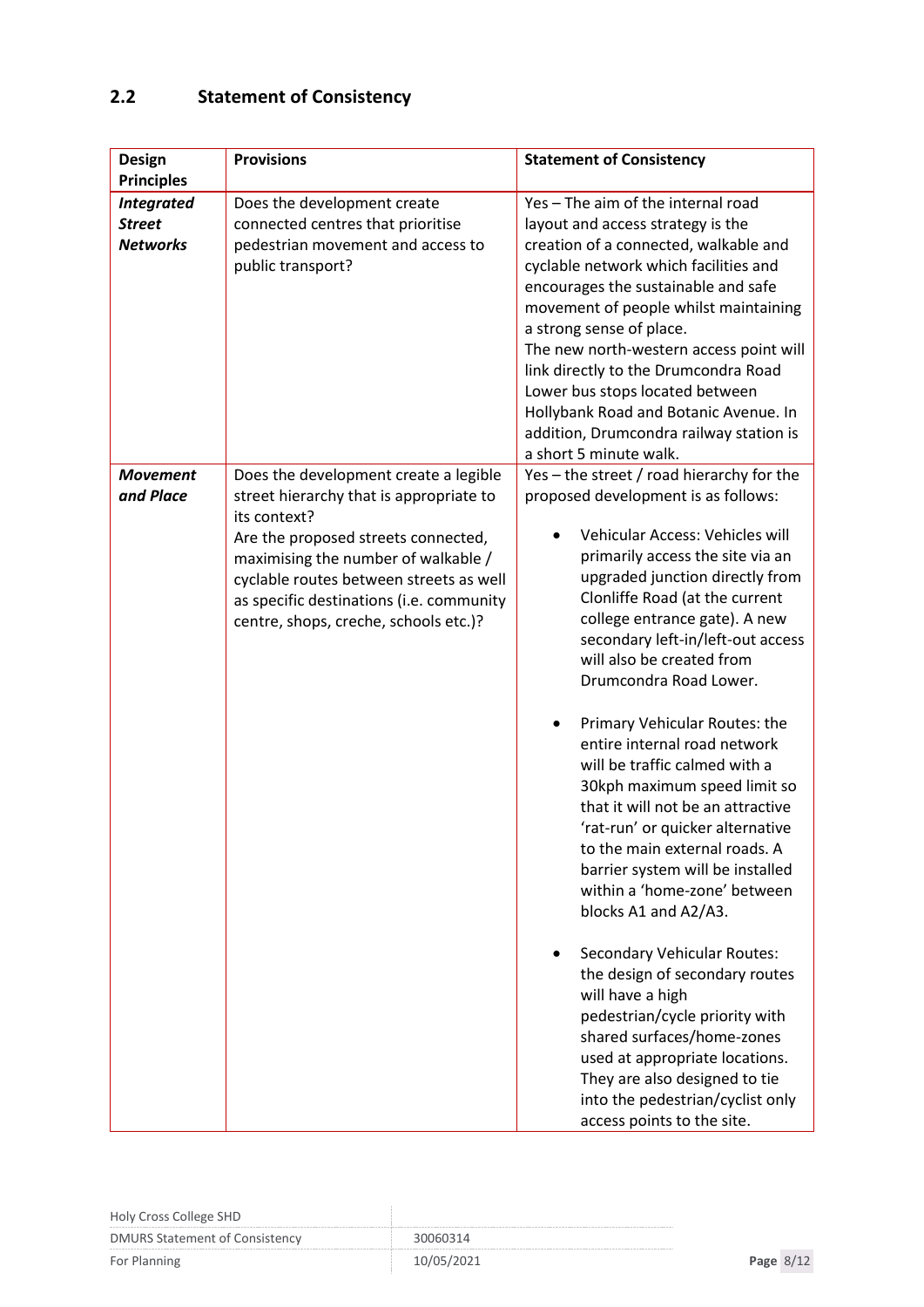| Vehicular traffic along these<br>routes will be minimal.<br>Yes - The access strategy for<br>pedestrians and cyclists has been<br>designed to deliver a high level of<br>permeability for active travel modes,<br>connecting the residential buildings<br>with the retail areas, creche and<br>concierge.<br><b>Permeability</b><br>Yes - The routes through the site will be<br>Has the street layout been well<br>delivered as shared streets and mature<br>and Legibility<br>considered to maximise permeability<br>for pedestrians and cyclists?<br>tree-lined paths, interwoven with<br>Are the streets legible with maximum<br>footpaths and green links, to ensure a<br>connection opportunities?<br>pleasant and safe environment for<br>Are blocks of a reasonable size and<br>walking and cycling.<br>permeability, with consideration to the<br>Yes - connection opportunities for<br>site constraints?<br>pedestrians and cyclists have been<br>maximised using a number of non-<br>vehicular routes.<br>Yes - between blocks there are a<br>comprehensive network of paths that<br>help to maximise permeability.<br>Is the layout designed to self-regulate<br>Yes - As per the DMURS guidelines for<br><b>Management</b><br>vehicle speeds and traffic congestion?<br>local streets, the design speed for the<br>Does the proposed layout minimise<br>internal road network is lower than<br>noise / air pollution wherever<br>30kph. Furthermore, to encourage the<br>possible?<br>self-regulation of speeds, the following<br>has been included in the design:<br>Reduced carriageway widths<br>(5.5m for two-way);<br>Minimal Signage and road<br>markings;<br>On-street parking;<br>Sense of enclosure provided by<br>trees and building heights;<br>Reduced visibility splay;<br>Frequent pedestrians crossing<br>and junctions; and<br>Minimised corner radii.<br>Surface treatments and colouring at<br>crossing points and on shared surfaces<br>will further encourage reduced speeds.<br>Yes - Due to the low level of parking<br>provision and lack of through routes for<br>cars, there will only be a low level of<br>traffic in the development itself,<br>minimising pollution. Furthermore, the<br>existing array of mature trees, new |  |                                   |
|-----------------------------------------------------------------------------------------------------------------------------------------------------------------------------------------------------------------------------------------------------------------------------------------------------------------------------------------------------------------------------------------------------------------------------------------------------------------------------------------------------------------------------------------------------------------------------------------------------------------------------------------------------------------------------------------------------------------------------------------------------------------------------------------------------------------------------------------------------------------------------------------------------------------------------------------------------------------------------------------------------------------------------------------------------------------------------------------------------------------------------------------------------------------------------------------------------------------------------------------------------------------------------------------------------------------------------------------------------------------------------------------------------------------------------------------------------------------------------------------------------------------------------------------------------------------------------------------------------------------------------------------------------------------------------------------------------------------------------------------------------------------------------------------------------------------------------------------------------------------------------------------------------------------------------------------------------------------------------------------------------------------------------------------------------------------------------------------------------------------------------------------------------------------------------------------------------------------------------------------------------------------------|--|-----------------------------------|
|                                                                                                                                                                                                                                                                                                                                                                                                                                                                                                                                                                                                                                                                                                                                                                                                                                                                                                                                                                                                                                                                                                                                                                                                                                                                                                                                                                                                                                                                                                                                                                                                                                                                                                                                                                                                                                                                                                                                                                                                                                                                                                                                                                                                                                                                       |  |                                   |
|                                                                                                                                                                                                                                                                                                                                                                                                                                                                                                                                                                                                                                                                                                                                                                                                                                                                                                                                                                                                                                                                                                                                                                                                                                                                                                                                                                                                                                                                                                                                                                                                                                                                                                                                                                                                                                                                                                                                                                                                                                                                                                                                                                                                                                                                       |  |                                   |
|                                                                                                                                                                                                                                                                                                                                                                                                                                                                                                                                                                                                                                                                                                                                                                                                                                                                                                                                                                                                                                                                                                                                                                                                                                                                                                                                                                                                                                                                                                                                                                                                                                                                                                                                                                                                                                                                                                                                                                                                                                                                                                                                                                                                                                                                       |  |                                   |
|                                                                                                                                                                                                                                                                                                                                                                                                                                                                                                                                                                                                                                                                                                                                                                                                                                                                                                                                                                                                                                                                                                                                                                                                                                                                                                                                                                                                                                                                                                                                                                                                                                                                                                                                                                                                                                                                                                                                                                                                                                                                                                                                                                                                                                                                       |  |                                   |
|                                                                                                                                                                                                                                                                                                                                                                                                                                                                                                                                                                                                                                                                                                                                                                                                                                                                                                                                                                                                                                                                                                                                                                                                                                                                                                                                                                                                                                                                                                                                                                                                                                                                                                                                                                                                                                                                                                                                                                                                                                                                                                                                                                                                                                                                       |  |                                   |
|                                                                                                                                                                                                                                                                                                                                                                                                                                                                                                                                                                                                                                                                                                                                                                                                                                                                                                                                                                                                                                                                                                                                                                                                                                                                                                                                                                                                                                                                                                                                                                                                                                                                                                                                                                                                                                                                                                                                                                                                                                                                                                                                                                                                                                                                       |  |                                   |
|                                                                                                                                                                                                                                                                                                                                                                                                                                                                                                                                                                                                                                                                                                                                                                                                                                                                                                                                                                                                                                                                                                                                                                                                                                                                                                                                                                                                                                                                                                                                                                                                                                                                                                                                                                                                                                                                                                                                                                                                                                                                                                                                                                                                                                                                       |  |                                   |
|                                                                                                                                                                                                                                                                                                                                                                                                                                                                                                                                                                                                                                                                                                                                                                                                                                                                                                                                                                                                                                                                                                                                                                                                                                                                                                                                                                                                                                                                                                                                                                                                                                                                                                                                                                                                                                                                                                                                                                                                                                                                                                                                                                                                                                                                       |  |                                   |
|                                                                                                                                                                                                                                                                                                                                                                                                                                                                                                                                                                                                                                                                                                                                                                                                                                                                                                                                                                                                                                                                                                                                                                                                                                                                                                                                                                                                                                                                                                                                                                                                                                                                                                                                                                                                                                                                                                                                                                                                                                                                                                                                                                                                                                                                       |  |                                   |
|                                                                                                                                                                                                                                                                                                                                                                                                                                                                                                                                                                                                                                                                                                                                                                                                                                                                                                                                                                                                                                                                                                                                                                                                                                                                                                                                                                                                                                                                                                                                                                                                                                                                                                                                                                                                                                                                                                                                                                                                                                                                                                                                                                                                                                                                       |  |                                   |
|                                                                                                                                                                                                                                                                                                                                                                                                                                                                                                                                                                                                                                                                                                                                                                                                                                                                                                                                                                                                                                                                                                                                                                                                                                                                                                                                                                                                                                                                                                                                                                                                                                                                                                                                                                                                                                                                                                                                                                                                                                                                                                                                                                                                                                                                       |  |                                   |
|                                                                                                                                                                                                                                                                                                                                                                                                                                                                                                                                                                                                                                                                                                                                                                                                                                                                                                                                                                                                                                                                                                                                                                                                                                                                                                                                                                                                                                                                                                                                                                                                                                                                                                                                                                                                                                                                                                                                                                                                                                                                                                                                                                                                                                                                       |  |                                   |
|                                                                                                                                                                                                                                                                                                                                                                                                                                                                                                                                                                                                                                                                                                                                                                                                                                                                                                                                                                                                                                                                                                                                                                                                                                                                                                                                                                                                                                                                                                                                                                                                                                                                                                                                                                                                                                                                                                                                                                                                                                                                                                                                                                                                                                                                       |  |                                   |
|                                                                                                                                                                                                                                                                                                                                                                                                                                                                                                                                                                                                                                                                                                                                                                                                                                                                                                                                                                                                                                                                                                                                                                                                                                                                                                                                                                                                                                                                                                                                                                                                                                                                                                                                                                                                                                                                                                                                                                                                                                                                                                                                                                                                                                                                       |  |                                   |
|                                                                                                                                                                                                                                                                                                                                                                                                                                                                                                                                                                                                                                                                                                                                                                                                                                                                                                                                                                                                                                                                                                                                                                                                                                                                                                                                                                                                                                                                                                                                                                                                                                                                                                                                                                                                                                                                                                                                                                                                                                                                                                                                                                                                                                                                       |  |                                   |
|                                                                                                                                                                                                                                                                                                                                                                                                                                                                                                                                                                                                                                                                                                                                                                                                                                                                                                                                                                                                                                                                                                                                                                                                                                                                                                                                                                                                                                                                                                                                                                                                                                                                                                                                                                                                                                                                                                                                                                                                                                                                                                                                                                                                                                                                       |  |                                   |
|                                                                                                                                                                                                                                                                                                                                                                                                                                                                                                                                                                                                                                                                                                                                                                                                                                                                                                                                                                                                                                                                                                                                                                                                                                                                                                                                                                                                                                                                                                                                                                                                                                                                                                                                                                                                                                                                                                                                                                                                                                                                                                                                                                                                                                                                       |  |                                   |
|                                                                                                                                                                                                                                                                                                                                                                                                                                                                                                                                                                                                                                                                                                                                                                                                                                                                                                                                                                                                                                                                                                                                                                                                                                                                                                                                                                                                                                                                                                                                                                                                                                                                                                                                                                                                                                                                                                                                                                                                                                                                                                                                                                                                                                                                       |  |                                   |
|                                                                                                                                                                                                                                                                                                                                                                                                                                                                                                                                                                                                                                                                                                                                                                                                                                                                                                                                                                                                                                                                                                                                                                                                                                                                                                                                                                                                                                                                                                                                                                                                                                                                                                                                                                                                                                                                                                                                                                                                                                                                                                                                                                                                                                                                       |  |                                   |
|                                                                                                                                                                                                                                                                                                                                                                                                                                                                                                                                                                                                                                                                                                                                                                                                                                                                                                                                                                                                                                                                                                                                                                                                                                                                                                                                                                                                                                                                                                                                                                                                                                                                                                                                                                                                                                                                                                                                                                                                                                                                                                                                                                                                                                                                       |  |                                   |
|                                                                                                                                                                                                                                                                                                                                                                                                                                                                                                                                                                                                                                                                                                                                                                                                                                                                                                                                                                                                                                                                                                                                                                                                                                                                                                                                                                                                                                                                                                                                                                                                                                                                                                                                                                                                                                                                                                                                                                                                                                                                                                                                                                                                                                                                       |  |                                   |
|                                                                                                                                                                                                                                                                                                                                                                                                                                                                                                                                                                                                                                                                                                                                                                                                                                                                                                                                                                                                                                                                                                                                                                                                                                                                                                                                                                                                                                                                                                                                                                                                                                                                                                                                                                                                                                                                                                                                                                                                                                                                                                                                                                                                                                                                       |  |                                   |
|                                                                                                                                                                                                                                                                                                                                                                                                                                                                                                                                                                                                                                                                                                                                                                                                                                                                                                                                                                                                                                                                                                                                                                                                                                                                                                                                                                                                                                                                                                                                                                                                                                                                                                                                                                                                                                                                                                                                                                                                                                                                                                                                                                                                                                                                       |  |                                   |
|                                                                                                                                                                                                                                                                                                                                                                                                                                                                                                                                                                                                                                                                                                                                                                                                                                                                                                                                                                                                                                                                                                                                                                                                                                                                                                                                                                                                                                                                                                                                                                                                                                                                                                                                                                                                                                                                                                                                                                                                                                                                                                                                                                                                                                                                       |  |                                   |
|                                                                                                                                                                                                                                                                                                                                                                                                                                                                                                                                                                                                                                                                                                                                                                                                                                                                                                                                                                                                                                                                                                                                                                                                                                                                                                                                                                                                                                                                                                                                                                                                                                                                                                                                                                                                                                                                                                                                                                                                                                                                                                                                                                                                                                                                       |  |                                   |
|                                                                                                                                                                                                                                                                                                                                                                                                                                                                                                                                                                                                                                                                                                                                                                                                                                                                                                                                                                                                                                                                                                                                                                                                                                                                                                                                                                                                                                                                                                                                                                                                                                                                                                                                                                                                                                                                                                                                                                                                                                                                                                                                                                                                                                                                       |  |                                   |
|                                                                                                                                                                                                                                                                                                                                                                                                                                                                                                                                                                                                                                                                                                                                                                                                                                                                                                                                                                                                                                                                                                                                                                                                                                                                                                                                                                                                                                                                                                                                                                                                                                                                                                                                                                                                                                                                                                                                                                                                                                                                                                                                                                                                                                                                       |  |                                   |
|                                                                                                                                                                                                                                                                                                                                                                                                                                                                                                                                                                                                                                                                                                                                                                                                                                                                                                                                                                                                                                                                                                                                                                                                                                                                                                                                                                                                                                                                                                                                                                                                                                                                                                                                                                                                                                                                                                                                                                                                                                                                                                                                                                                                                                                                       |  |                                   |
|                                                                                                                                                                                                                                                                                                                                                                                                                                                                                                                                                                                                                                                                                                                                                                                                                                                                                                                                                                                                                                                                                                                                                                                                                                                                                                                                                                                                                                                                                                                                                                                                                                                                                                                                                                                                                                                                                                                                                                                                                                                                                                                                                                                                                                                                       |  |                                   |
|                                                                                                                                                                                                                                                                                                                                                                                                                                                                                                                                                                                                                                                                                                                                                                                                                                                                                                                                                                                                                                                                                                                                                                                                                                                                                                                                                                                                                                                                                                                                                                                                                                                                                                                                                                                                                                                                                                                                                                                                                                                                                                                                                                                                                                                                       |  |                                   |
|                                                                                                                                                                                                                                                                                                                                                                                                                                                                                                                                                                                                                                                                                                                                                                                                                                                                                                                                                                                                                                                                                                                                                                                                                                                                                                                                                                                                                                                                                                                                                                                                                                                                                                                                                                                                                                                                                                                                                                                                                                                                                                                                                                                                                                                                       |  |                                   |
|                                                                                                                                                                                                                                                                                                                                                                                                                                                                                                                                                                                                                                                                                                                                                                                                                                                                                                                                                                                                                                                                                                                                                                                                                                                                                                                                                                                                                                                                                                                                                                                                                                                                                                                                                                                                                                                                                                                                                                                                                                                                                                                                                                                                                                                                       |  |                                   |
|                                                                                                                                                                                                                                                                                                                                                                                                                                                                                                                                                                                                                                                                                                                                                                                                                                                                                                                                                                                                                                                                                                                                                                                                                                                                                                                                                                                                                                                                                                                                                                                                                                                                                                                                                                                                                                                                                                                                                                                                                                                                                                                                                                                                                                                                       |  |                                   |
|                                                                                                                                                                                                                                                                                                                                                                                                                                                                                                                                                                                                                                                                                                                                                                                                                                                                                                                                                                                                                                                                                                                                                                                                                                                                                                                                                                                                                                                                                                                                                                                                                                                                                                                                                                                                                                                                                                                                                                                                                                                                                                                                                                                                                                                                       |  |                                   |
|                                                                                                                                                                                                                                                                                                                                                                                                                                                                                                                                                                                                                                                                                                                                                                                                                                                                                                                                                                                                                                                                                                                                                                                                                                                                                                                                                                                                                                                                                                                                                                                                                                                                                                                                                                                                                                                                                                                                                                                                                                                                                                                                                                                                                                                                       |  |                                   |
|                                                                                                                                                                                                                                                                                                                                                                                                                                                                                                                                                                                                                                                                                                                                                                                                                                                                                                                                                                                                                                                                                                                                                                                                                                                                                                                                                                                                                                                                                                                                                                                                                                                                                                                                                                                                                                                                                                                                                                                                                                                                                                                                                                                                                                                                       |  |                                   |
|                                                                                                                                                                                                                                                                                                                                                                                                                                                                                                                                                                                                                                                                                                                                                                                                                                                                                                                                                                                                                                                                                                                                                                                                                                                                                                                                                                                                                                                                                                                                                                                                                                                                                                                                                                                                                                                                                                                                                                                                                                                                                                                                                                                                                                                                       |  |                                   |
|                                                                                                                                                                                                                                                                                                                                                                                                                                                                                                                                                                                                                                                                                                                                                                                                                                                                                                                                                                                                                                                                                                                                                                                                                                                                                                                                                                                                                                                                                                                                                                                                                                                                                                                                                                                                                                                                                                                                                                                                                                                                                                                                                                                                                                                                       |  |                                   |
|                                                                                                                                                                                                                                                                                                                                                                                                                                                                                                                                                                                                                                                                                                                                                                                                                                                                                                                                                                                                                                                                                                                                                                                                                                                                                                                                                                                                                                                                                                                                                                                                                                                                                                                                                                                                                                                                                                                                                                                                                                                                                                                                                                                                                                                                       |  |                                   |
|                                                                                                                                                                                                                                                                                                                                                                                                                                                                                                                                                                                                                                                                                                                                                                                                                                                                                                                                                                                                                                                                                                                                                                                                                                                                                                                                                                                                                                                                                                                                                                                                                                                                                                                                                                                                                                                                                                                                                                                                                                                                                                                                                                                                                                                                       |  |                                   |
|                                                                                                                                                                                                                                                                                                                                                                                                                                                                                                                                                                                                                                                                                                                                                                                                                                                                                                                                                                                                                                                                                                                                                                                                                                                                                                                                                                                                                                                                                                                                                                                                                                                                                                                                                                                                                                                                                                                                                                                                                                                                                                                                                                                                                                                                       |  |                                   |
|                                                                                                                                                                                                                                                                                                                                                                                                                                                                                                                                                                                                                                                                                                                                                                                                                                                                                                                                                                                                                                                                                                                                                                                                                                                                                                                                                                                                                                                                                                                                                                                                                                                                                                                                                                                                                                                                                                                                                                                                                                                                                                                                                                                                                                                                       |  |                                   |
|                                                                                                                                                                                                                                                                                                                                                                                                                                                                                                                                                                                                                                                                                                                                                                                                                                                                                                                                                                                                                                                                                                                                                                                                                                                                                                                                                                                                                                                                                                                                                                                                                                                                                                                                                                                                                                                                                                                                                                                                                                                                                                                                                                                                                                                                       |  |                                   |
|                                                                                                                                                                                                                                                                                                                                                                                                                                                                                                                                                                                                                                                                                                                                                                                                                                                                                                                                                                                                                                                                                                                                                                                                                                                                                                                                                                                                                                                                                                                                                                                                                                                                                                                                                                                                                                                                                                                                                                                                                                                                                                                                                                                                                                                                       |  |                                   |
|                                                                                                                                                                                                                                                                                                                                                                                                                                                                                                                                                                                                                                                                                                                                                                                                                                                                                                                                                                                                                                                                                                                                                                                                                                                                                                                                                                                                                                                                                                                                                                                                                                                                                                                                                                                                                                                                                                                                                                                                                                                                                                                                                                                                                                                                       |  |                                   |
|                                                                                                                                                                                                                                                                                                                                                                                                                                                                                                                                                                                                                                                                                                                                                                                                                                                                                                                                                                                                                                                                                                                                                                                                                                                                                                                                                                                                                                                                                                                                                                                                                                                                                                                                                                                                                                                                                                                                                                                                                                                                                                                                                                                                                                                                       |  |                                   |
|                                                                                                                                                                                                                                                                                                                                                                                                                                                                                                                                                                                                                                                                                                                                                                                                                                                                                                                                                                                                                                                                                                                                                                                                                                                                                                                                                                                                                                                                                                                                                                                                                                                                                                                                                                                                                                                                                                                                                                                                                                                                                                                                                                                                                                                                       |  | trees and planting proposed along |

| Holy Cross College SHD                |            |             |  |
|---------------------------------------|------------|-------------|--|
| <b>DMURS Statement of Consistency</b> | 30060314   |             |  |
| For Planning                          | 10/05/2021 | Page $9/12$ |  |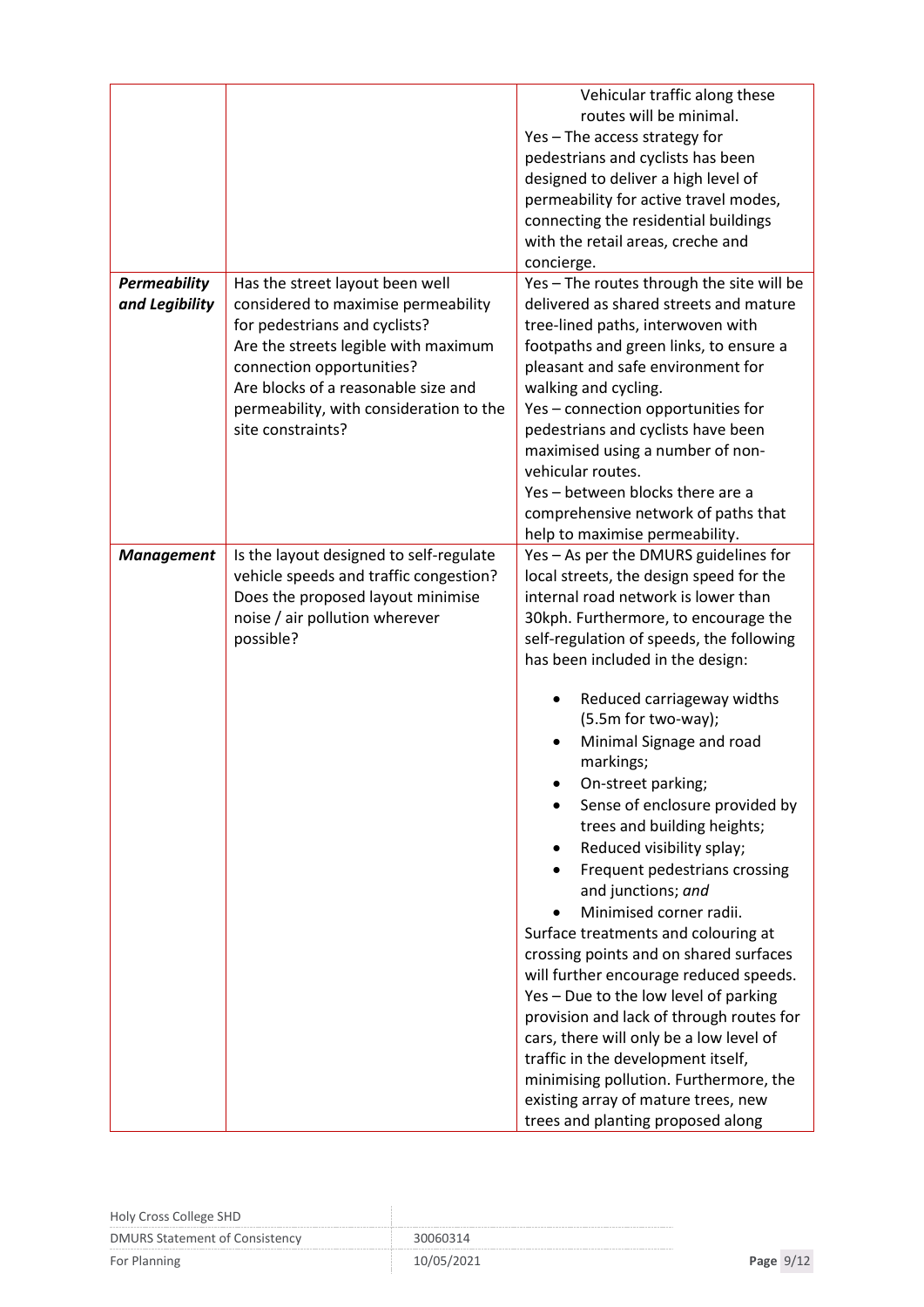|                               |                                                                              | nearly all street edges will help further                                       |
|-------------------------------|------------------------------------------------------------------------------|---------------------------------------------------------------------------------|
|                               | Does the proposed development                                                | alleviate any air and noise pollution.<br>Yes - as explained above the internal |
| Movement,<br><b>Place and</b> |                                                                              | layout and proposed accesses are                                                |
| <b>Speed</b>                  | balance speed management with the<br>values of place and reasonable          | designed to regulate speed within the                                           |
|                               | expectations of appropriate speed?                                           | development. The design speed is 20-                                            |
|                               | Does the design promote a reasonable                                         | 30kph, which reflect the nature of the                                          |
|                               | balance of both physical and                                                 | site and the expected modal split, with                                         |
|                               | psychological measures to regulate                                           | just 20% travelling by private car.                                             |
|                               | speed?                                                                       | Yes - Both physical and psychological                                           |
|                               |                                                                              | measures have been included in the                                              |
|                               |                                                                              | design. Physical measures include road                                          |
|                               |                                                                              | widths, junction and crossing design,                                           |
|                               |                                                                              | surface treatments. Psychological                                               |
|                               |                                                                              | measures include building heights,                                              |
|                               |                                                                              | encroaching street furniture, trees and                                         |
|                               |                                                                              | reduced forward visibility.                                                     |
| <b>Streetscape</b>            | Does the scheme create an appropriate                                        | Yes - The building heights will provide a                                       |
|                               | sense of enclosure in addition to a                                          | very strong sense of enclosure with                                             |
|                               | strong urban / suburban structure?                                           | mature trees and new street trees                                               |
|                               | Have street trees and areas of planting                                      | adding to this.                                                                 |
|                               | been provided where appropriate?                                             | Yes - street trees have been provided                                           |
|                               | Have active street edges been                                                | along the edges of most streets through                                         |
|                               | provided where appropriate?                                                  | the development with additional                                                 |
|                               | Is a palette of high quality surface                                         | planting along the public green areas.                                          |
|                               | materials and finishes provided?                                             | Yes - There are own door ground floor                                           |
|                               |                                                                              | apartments situated in all residential                                          |
|                               |                                                                              | blocks with some ground floor                                                   |
|                               |                                                                              | commercial units.                                                               |
|                               |                                                                              | Yes - High quality street paving is                                             |
|                               |                                                                              | proposed throughout the development.                                            |
|                               |                                                                              | Including natural stones, granite sets,                                         |
|                               |                                                                              | porous paving, grasscrete, feature                                              |
|                               |                                                                              | paving and resin bound.                                                         |
| Pedestrian                    | Are footways of appropriate width                                            | Yes - All footpaths are 2.5m minimum                                            |
| and Cyclist                   | provided so as to ensure pedestrian                                          | with higher demand streets designed as                                          |
| <b>Environment</b>            | safety?                                                                      | 3m+ and 1.8m maintained at any pinch                                            |
|                               | Are verges provided adjacent to larger<br>roadways so as to provide a buffer | points.                                                                         |
|                               | between vehicular routes and                                                 | Yes - while verges are not required on<br>local streets, where possible, an     |
|                               | pedestrian paths?                                                            | allowance has been made to separate                                             |
|                               | Have pedestrian crossings, whether                                           | footpaths from carriageways with                                                |
|                               | controlled or uncontrolled, been                                             | landscaping and street furniture.                                               |
|                               | provided at appropriate locations?                                           | Yes - there are uncontrolled crossing                                           |
|                               | Are shared surfaces located                                                  | points throughout the development. In                                           |
|                               | appropriately in areas where an                                              | addition, new pedestrian crossing                                               |
|                               | extension of the pedestrian domain is                                        | points are proposed on Clonliffe Road                                           |
|                               | required?                                                                    | to provide safer crossing facilities for                                        |
|                               | Have cycle facilities been factored into                                     | pedestrians accessing the development.                                          |
|                               | the design?                                                                  |                                                                                 |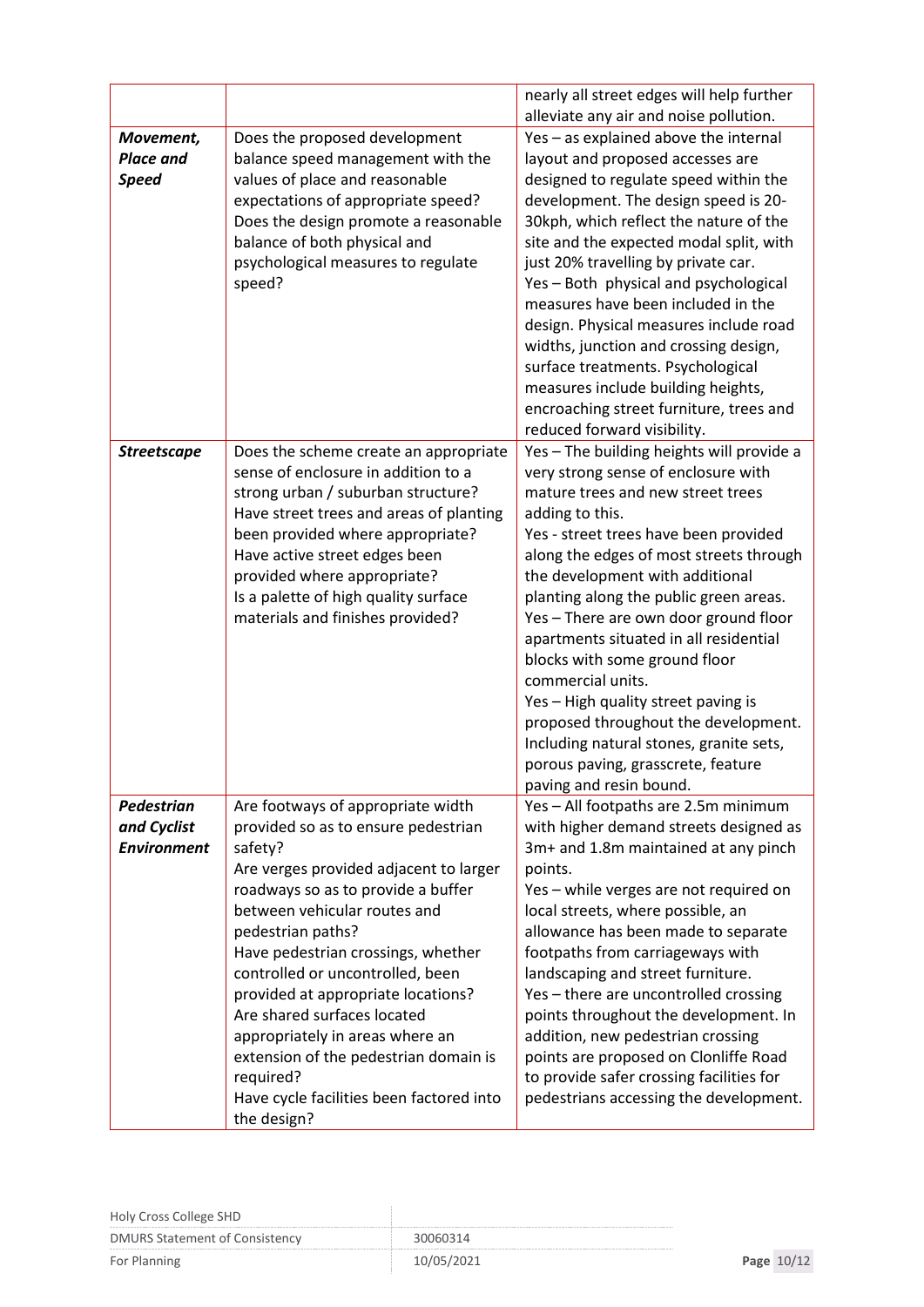|                                  |                                                                                                                                                                                                                                                                                                                                                                                        | Yes - Shared surface have been<br>provided to create zones of pedestrian<br>priority.<br>Yes - there are a number of 'green'<br>(pedestrian and cycle only) routes<br>through the development. No cycle<br>lanes have been included in the design<br>as this reflects guidance in the National<br>Cycle Manual which recommends a<br>'Hierarchy of Provision' which states<br>traffic reduction, calming and<br>management should be considered<br>before the introduction of segregation.<br>The traffic levels have been significantly<br>reduced beyond DCC norms for this<br>development.                                                                                                                                                                                                                                            |
|----------------------------------|----------------------------------------------------------------------------------------------------------------------------------------------------------------------------------------------------------------------------------------------------------------------------------------------------------------------------------------------------------------------------------------|------------------------------------------------------------------------------------------------------------------------------------------------------------------------------------------------------------------------------------------------------------------------------------------------------------------------------------------------------------------------------------------------------------------------------------------------------------------------------------------------------------------------------------------------------------------------------------------------------------------------------------------------------------------------------------------------------------------------------------------------------------------------------------------------------------------------------------------|
| Carriageway<br><b>Conditions</b> | Are vehicular carriageways sized<br>appropriately for their function /<br>location?<br>Are surface materials appropriate to<br>their application in order to inform<br>drivers of the expected driving<br>conditions?<br>Are junctions designed to balance<br>traffic concerns with the needs of<br>pedestrians / cyclists?<br>Have adequate parking / loading areas<br>been provided? | Yes - In line with DMURS guidance for<br>local streets the carriageway width<br>where two-way traffic flow is permitted<br>is 5.5m.<br>Yes - surface treatments for shared<br>surfaces and crossing points will be<br>tactile and coloured in order to<br>differentiate these areas from the<br>asphalt carriageway. This will provide<br>clarity for drivers and pedestrians alike.<br>Yes - for example the Arrival Gardens<br>Junction has been designed with<br>appropriate materials to advise drivers<br>of the need to be alert and share the<br>space.<br>Yes - a small quantum of street parking<br>has been provided with additional<br>loading bays and set-down/pick-up<br>areas situated close to all blocks. The<br>provision of parking has been balanced<br>against the need for an uncluttered<br>quality public realm. |

## <span id="page-10-0"></span>**3. CONCLUSION**

- $3.1.1$ This statement of consistency sets out how the access, internal roads and streets, pedestrian and cycling facilities serve the proposed development; which has been designed to achieve the objectives set out in DMURS.
- $3.1.2$ In addition, the proposed development has incorporated a series of design measures to promote sustainable modes of transport and support vulnerable road users which is in line with the core principles of DMURS.

| Holy Cross College SHD                |            |            |
|---------------------------------------|------------|------------|
| <b>DMURS Statement of Consistency</b> | 30060314   |            |
| For Planning                          | 10/05/2021 | Page 11/12 |